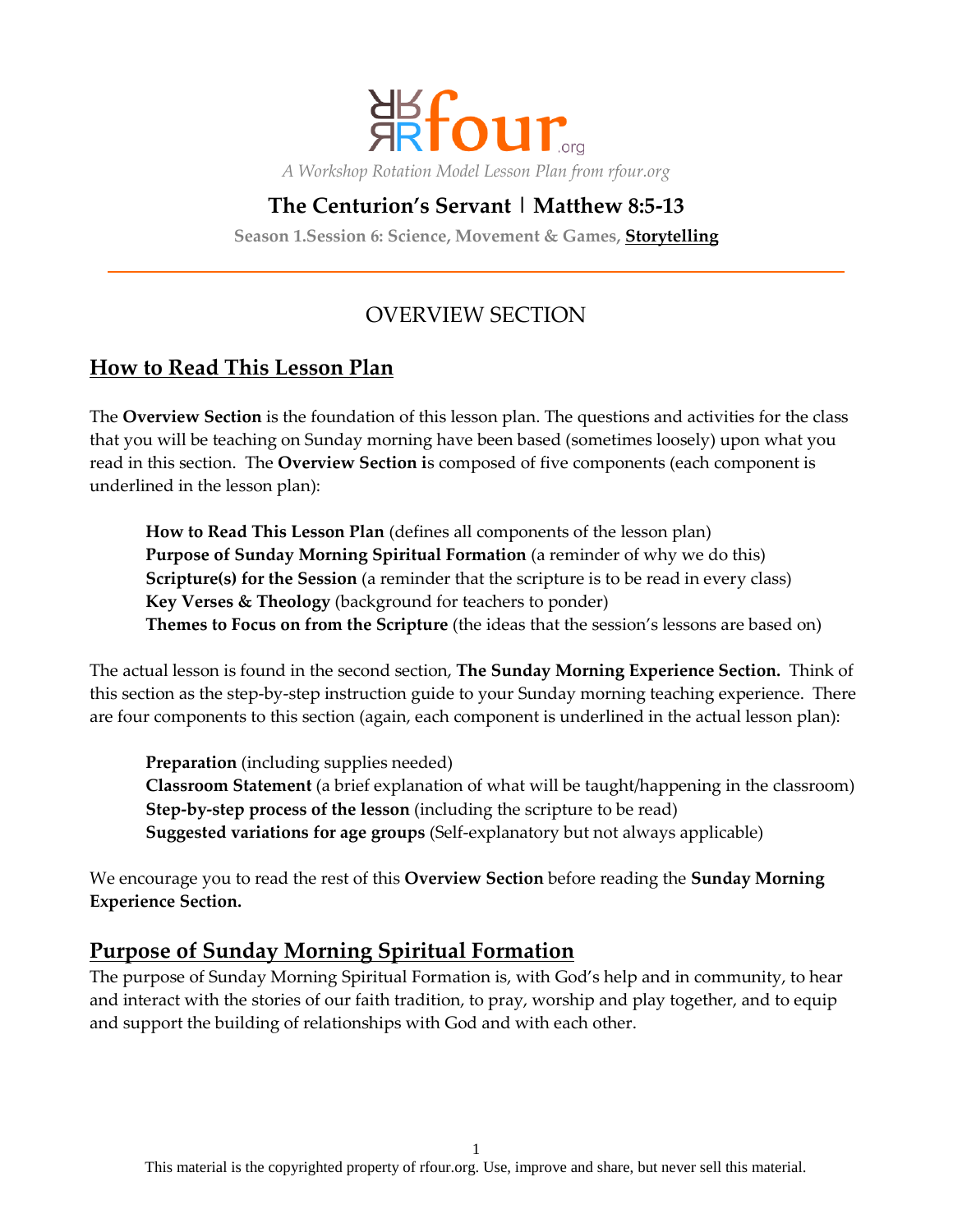# **Scripture(s) for the Session**: **Matthew 8:5-13**

*Please READ this aloud in every class you teach.* The actual words to the scripture can be found in **The Sunday Morning Experience Section: Step-by-Step process of the lesson**. When reading to the class, please read it from the lesson plan (not an actual Bible) as the wording of the scripture has been modified to help clarify some language issues.

Key Verses & Theology: These are provided to help the teachers think about and build a framework for understanding the story to help in answering some of the questions that the students might raise in class.

*6…a centurion came to Jesus, appealing to him… 7 And Jesus said to him, "I will come and cure him."* A Centurion is a Roman soldier. A Roman soldier with some clout. He's a big wig. He's also part of the conquering empire that is occupying Israel. His approaching of Jesus is absolutely backwards of all expectations. Anyone living during that time hearing this story would hear the role-reversal immediately. This is like a four star general stationed in Jamaica asking the local voodoo witch doctor to help heal his servant. If his friends heard about this, they would mock the Centurion. If Pharisees or the crowd saw Jesus agree to come in to the Centurion's home, it would be scandalous. And yet…the Centurion appeals to Jesus and Jesus offers to go to the man's home. The fear of common perceptions does not play a role in this story.

*9 For I also am a man under authority, with soldiers under me; and I say to one, "Go,' and he goes, and to another, "Come,' and he comes, and to my servant, "Do this,' and the servant does it."* Not only are the roles reversed in this story, but the Centurion also places his and Jesus' actions at equal levels (also scandalous – how *crazy* must a Roman be to think that an Israelite is equal to him?). He's saying that those who have authority can make things happen from a distance. In saying this, he's saying that he knows Jesus has an authority that is just as great as his, only greater, since the Centurion is appealing to Jesus

*10 When Jesus heard him, he was amazed and said to those who followed him, "Truly I tell you, no one in Israel has shown such faith...* Throughout Jesus' ministry, he comes across Pharisees and people in the crowd who question him, who doubt him, who undermine his ministry. This centurion has been just the opposite *than those who should know better* and is a breath of fresh air for Jesus. The Centurion is not afraid to go against the social conventions of the day, he's not afraid to admit his own limitations and he's not afraid to ask for help. These lack of obstacles make it easy, it seems, for Jesus to offer healing to the man's servant due to the fact that it is one of only a very few long-distance healings by Jesus. This is a story that points out how familiarity breeds contempt. The people of Israel are familiar with God, but because they think they are, then they are not nearly as bold and humble as this Roman soldier who is able to ask for and therefore receive wholeness.

**Themes to Focus on from the Scripture:** Themes are provided to help teachers understand the teaching of the *session* (not necessarily the class). Sometimes an activity in one class may not match up with any of the themes.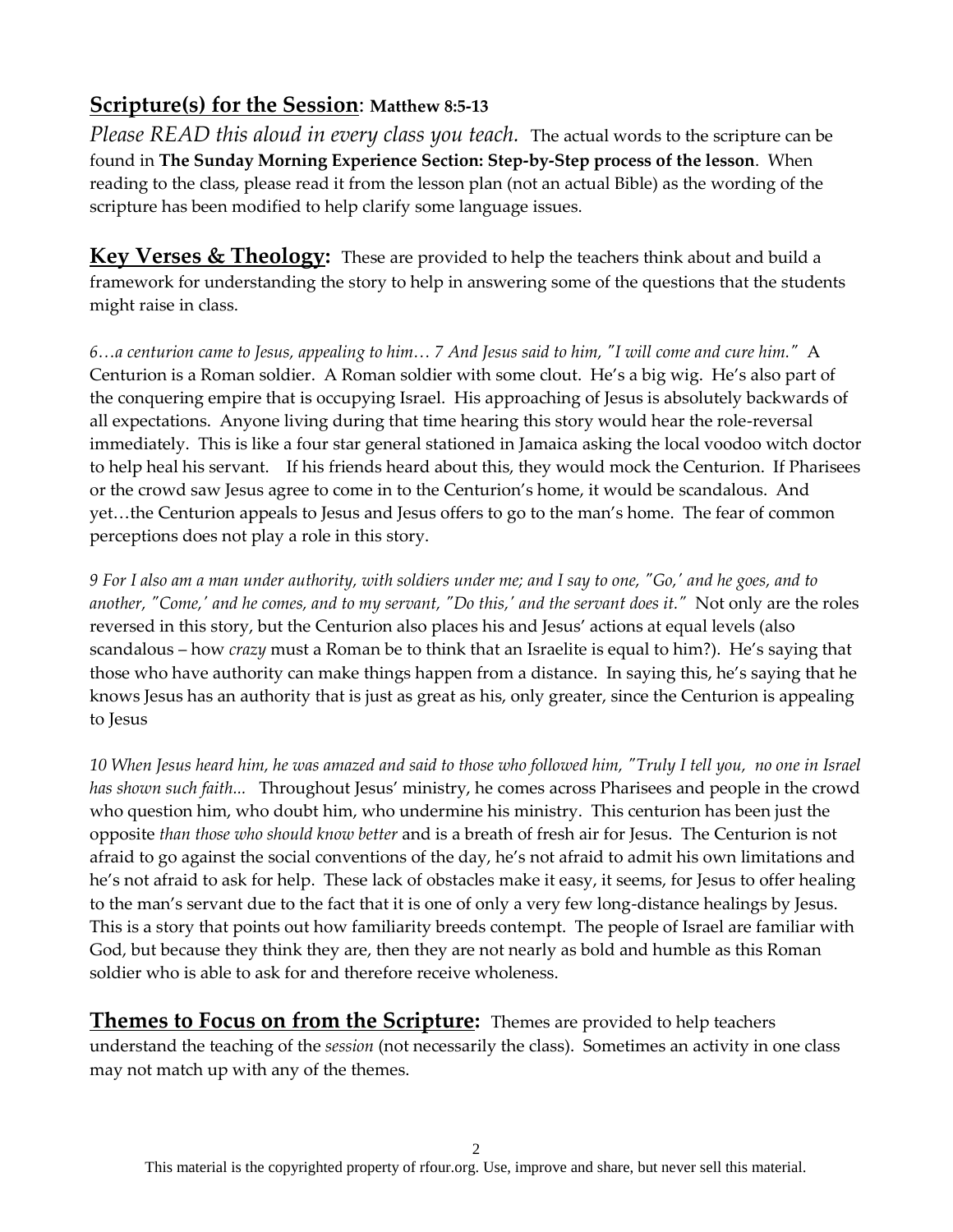**Complacency/Familiarity** – When you hear something, or know about something all your life, sometimes the actual meaning of it can escape you. Like how microwaves work. Or the how electricity gets into our homes. To keep us reminded of the danger of power lines, power companies from time to time advertise warnings about downed wires: DO NOT TOUCH THEM. Why do they tell us that? Because we are so familiar with power lines that we don't actually know much about power lines. So it can be with us and God, especially when we grow up hearing about God and the faith stories on a regular basis. We can begin to forget the power that is so close at hand and start to treat God with nonchalance. The Israelites certainly seemed stricken with this malady. The Centurion's response towards Jesus is in stark relief to the Israelites' complacency towards God that comes with familiarity.

**Humility** – No matter how powerful we are, there will always be something that we cannot control. To be able to admit this and ask Jesus for help with what we struggle with is to invite God's healing into our lives. But inviting by itself isn't enough. We also have to receive the healing. And often times it is our sense of importance or power that gets in the way of receiving healing. The Centurion drops whatever arrogance he could have. He admits that Jesus has a great power. And he places himself at the mercy of that great power.

**Distance** – Some problems are small and others are big. The bigger the problem -- and if we want help with the problem -- the closer we want our help(er) to be. Sometimes the help(er) needs to be in the room to see the problem. The Centurion thought Jesus competent enough that he did not think Jesus needed to be there. Jesus saw that the Centurion trusted enough that God could be at work without Jesus being present. And thus, a long-distance healing takes place. What is important to note, though, is the Centurion, even though he believes in Jesus'/God's authority, he still goes to ask. Asking/crying out for help is an essential and shared component of all healing stories.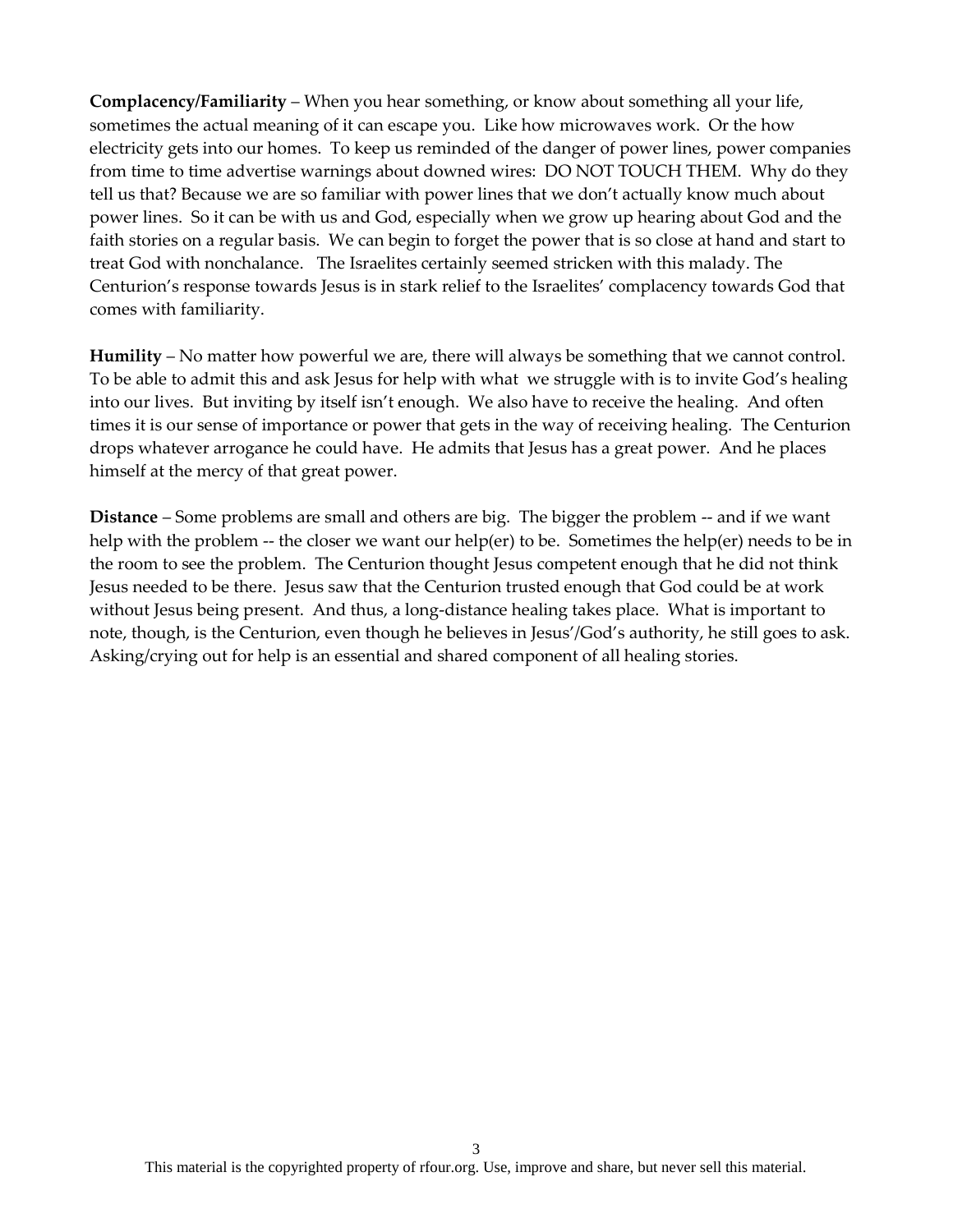

# **The Centurion's Servant | Matthew 8:5-13**

**Season 1.Session 6: Science, Movement & Games, Storytelling**

# **THE SUNDAY MORNING EXPERIENCE SECTION**

# **Preparation**

- o Print out this lesson plan and bring it with you on the Sunday Mornings you are teaching
- o Arrive at pre-arranged time to join other teachers, shepherds and staff for an opening prayer.
- o Supplies Needed: Costume for storytelling.

## **Classroom Statement**

The components in this class include: Reading the scripture story, telling the story of the servant's family, and participating in two drama activities that help to underscore the idea of sequence.

# **Step-by-Step Process of Lesson**

Shepherd comes in with students

**SHEPHERD ASKS** "Question of the Day."

#### **INTRODUCE yourself**

Hi, my name is \_\_\_\_ and I want you call me (tell the students how they may address you).

#### **PRAY** (Short and simple is perfect)

God, thank you for this day and for each other. We need your help. Help us to learn about you this day. Amen.

#### **TELL**

- o The story we're going to hear today is about a Roman soldier, called a Centurion, who asked Jesus for help.
- o The Centurion was a very powerful person because he was a high-ranking officer in the Roman army.
- o And Rome was a very powerful country. During Jesus' life, Rome controlled Israel.
- o But despite all this power the Centurion had, listen for what he does in the story.

#### **READ Matthew 8:5-13**

5 When Jesus entered the town of Capernaum, a Roman soldier, a centurion, came to Jesus to ask him for help. The soldier said, 6 "Lord, my servant is lying at home paralyzed and in terrible distress." 7

4

This material is the copyrighted property of rfour.org. Use, improve and share, but never sell this material.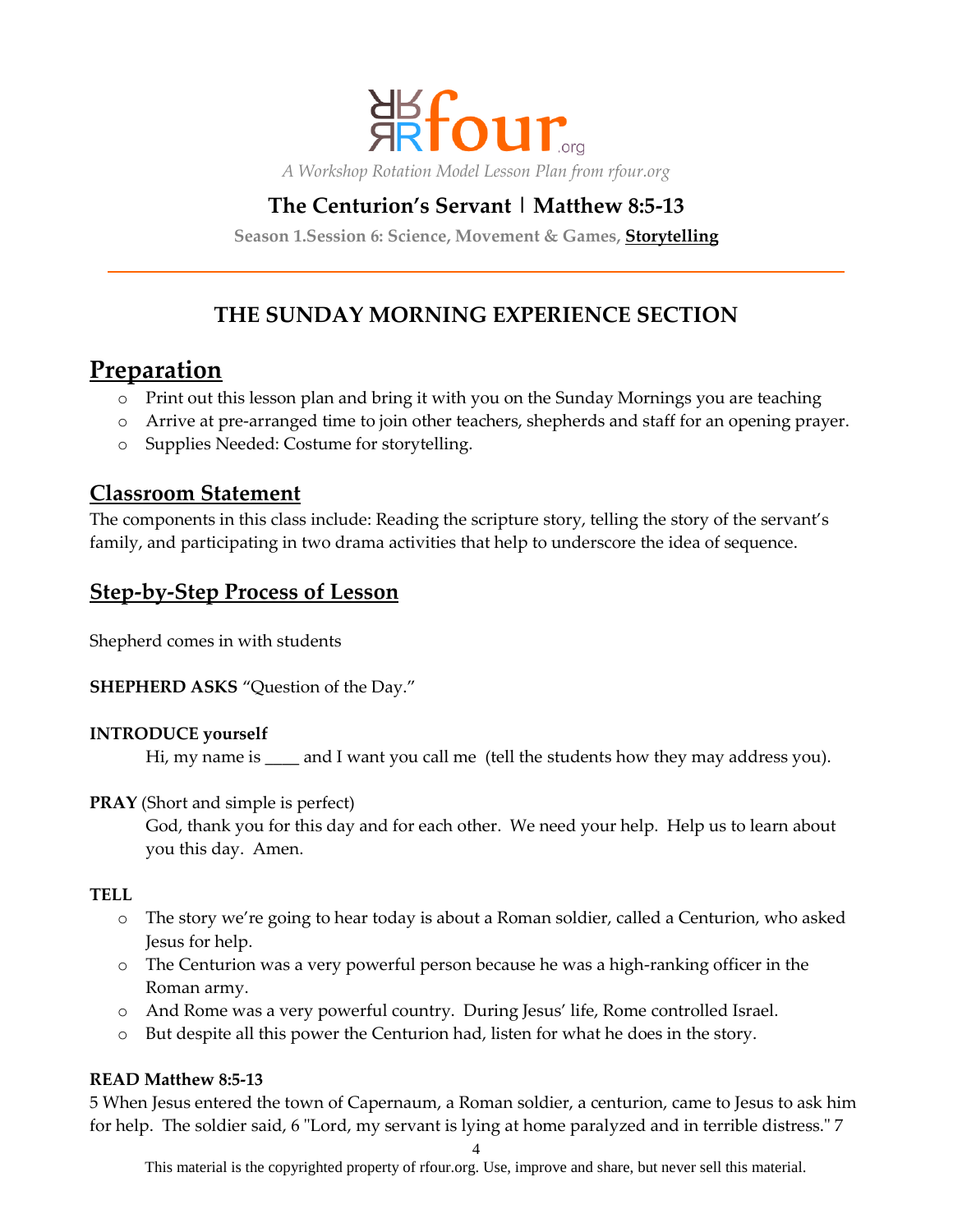And Jesus said to him, "I will come and cure him." 8 The centurion answered, "Lord, I am not worthy to have you come under my roof; but only speak the word, and my servant will be healed. 9 For I also am a man under authority, with soldiers under me; and I say to one, "Go,' and he goes, and to another, "Come,' and he comes, and to my servant, "Do this,' and the servant does it." 10 When Jesus heard him, he was amazed and said to those who followed him, "Truly I tell you, no one in Israel has shown such trust as this centuriou. 11 This man shows how those who are not from Israel will soon be coming from all directions, from the east and the west, all to sit at God's banquet alongside Abraham, Isaac and Jacob. 12 But those who grew up "in the faith" and do not have such trust as this Roman soldier will find themselves missing out on the party." 13 And to the Centurion Jesus said, "Go; let it be done for you according to your faith." And the Centurion's servant was healed in that hour.

#### **ASK**

- o Who was sick? (the servant)
- o Who asked for healing? (the Centurion)
- o Who did the Centurion ask? (Jesus)
- o Then what happened? (The servant got better)

#### **TELL**

 $\circ$  I'm going to tell the same story to you again, only this time the story will be told from the perspective of the servant's child.

### **DO** Storytelling

My name is Aaron and I am 8 years old. My family and I belong to Julius, a Roman Centurion. We are servants for him and his family. My dad has been with Julius' family his whole life. In other families, servants are not treated very well. But Julius is kind to all of his servants, and he is especially kind to my dad. He and Julius grew up together and so they are best friends. Because they are good friends, Julius trusts my dad to pay attention to his family's business while he does his work for the Roman army. My dad runs the house, keeps track of the money, helps with the upkeep of the animals, and has helped Julius' family become even more successful.

Last week a very scary thing happened. My dad became very ill. He couldn't get out of bed. He was very weak. And he had a fever. His whole body radiated with heat. Then he became what my mom called "delirious." That meant he was loudly saying things that didn't make any sense to people who weren't in the room. He was tossing and turning. Julius had all the best doctors come over. But they all said the same thing to Julius: Your servant is going to die.

Julius was furious at the doctors and yelled at them and threw them out of the house. He didn't think they were trying very hard to heal my dad since he was "just" a servant. And then Julius wept. My mom approached and asked Julius if she might say something to him. He said, "Of course." She told Julius about the stories she had heard about a man named Jesus, who is said to be a man of God who has healed many people. She told him about how Jesus forgave sins and was even said to cast out unclean spirits from people. Julius stopped crying and said, "I must go talk to this man at once." My mom who wasn't supposed to talk to Julius at all, asked once more if she might speak. Again he said, "Of course." My mom then asked Julius if he was embarrassed of asking a Israelite for help. And I'll never forget what Julius said next. He told my mother, "I am a powerful man who cannot heal my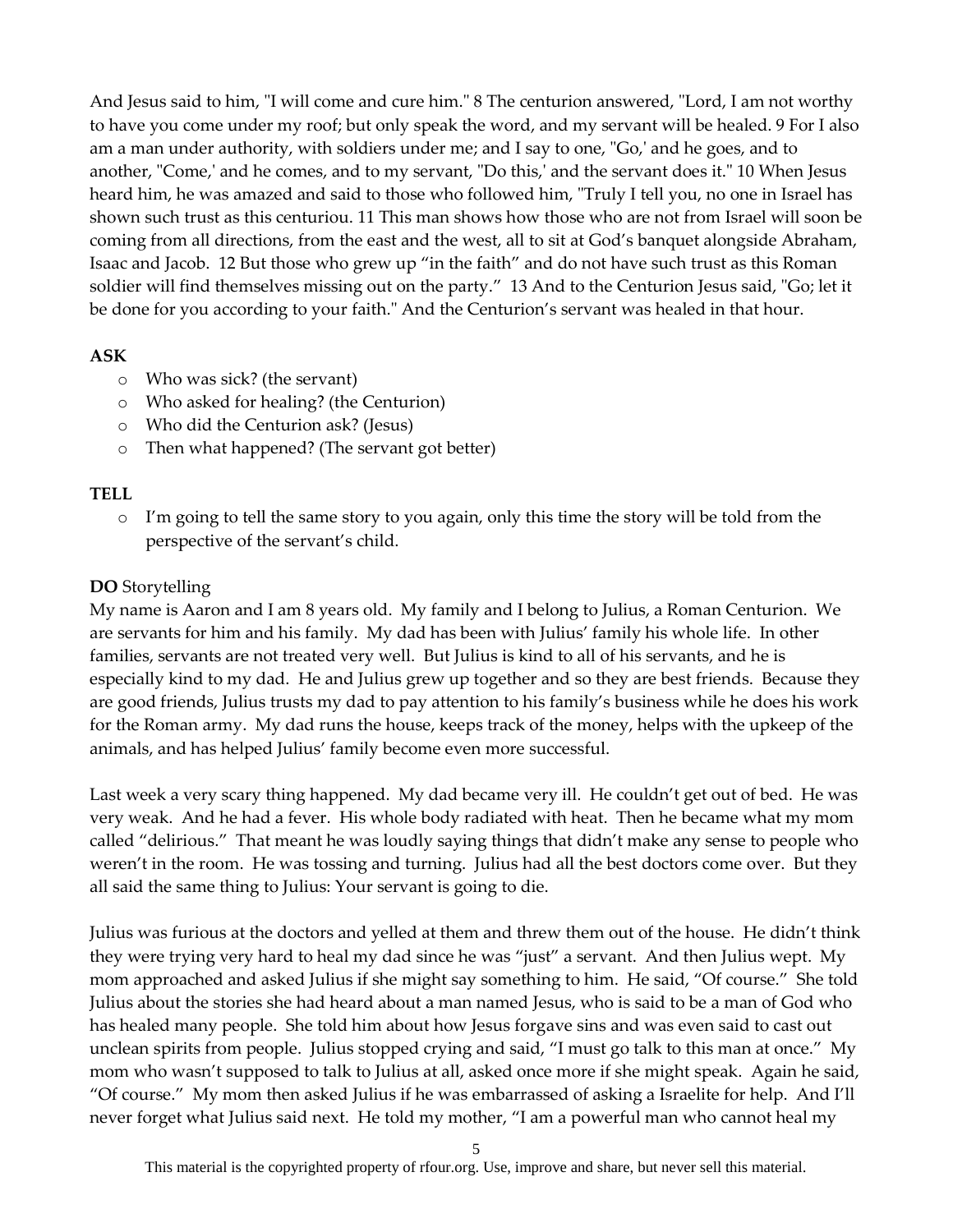best friend. If talking to an Israelite will heal my best friend, then what do I care about what others say of me?" He left soon after to talk to Jesus.

About an hour later Julius returned. He went straight in to see my father. But this Jesus man was not with Julius. I thought that meant Julius had at the last minute decided to not ask an Israelite for help, because really…how *could* an Israelite help? But no! Julius *had* spoken with Jesus. And now Julius was talking to my father. He was telling my dad how he had met this rabbi (that's a Israelite word that means "teacher") who was amazed by Julius' faith and had told Julius that because of this faith, what he was asking for (my dad's recovery), would happen. And as Julius spoke to my dad, my dad stopped tossing and turning. He stopped speaking to people who weren't there. And his fever broke. His body became cooler. Within a half-hour of Julius coming home, my dad was sitting up in bed and was eating and talking.

This was an amazing thing that had happened! I went and found this Jesus to thank him. But it was hard to get to him, because there were so many people around him. But the things that he was saying made me curious. When I finally did get close enough to Jesus to thank him, he thanked me for coming to find him. And he said, "Keep listening to my words so that you can share what you hear with your family and with Julius." And so I have been doing just that. And every time I come home, my dad is there to listen to what I have to say, thanks to Jesus, thanks to God and thanks to Julius.

### **TELL**

- In the story, there is a sequence of events that happen.
- The word "sequence" means that a number of events happen in a certain order.
- In the story, the sequence that starts it all is that there is a problem (someone is not well).
- Then the Centurion asks Jesus for help.
- And there is a conversation between Jesus and the Centurion.
- All these events lead to what? That's right! To the healing of the Centurion's servant.
- Most of the healing stories work have this sequence in them:
	- o Someone is sick, and that sickness is recognized.
	- o That someone or someone who knows the sick person goes to find Jesus for help
	- o Jesus talks to those who come to him
	- o And then there is healing
- If we followed these events out of order, we might find ourselves being disappointed.
- If we just thought God should just heal us without our being aware of our sickness or without our asking for healing, then we might end up being a little disappointed.

## **EXPLAIN**

- So to help illustrate how a sequence of events works, we're going to build a machine with our bodies on stage.
- It starts with one volunteer on stage.
- That volunteer begins a repetitive movement of their choice for example: doing a fist pump.
- Then when someone gets an idea about how to join that person, they go and stand next to that person and add themselves to the machine by doing their own repetitive movement, like jumping up when the fist pump comes down.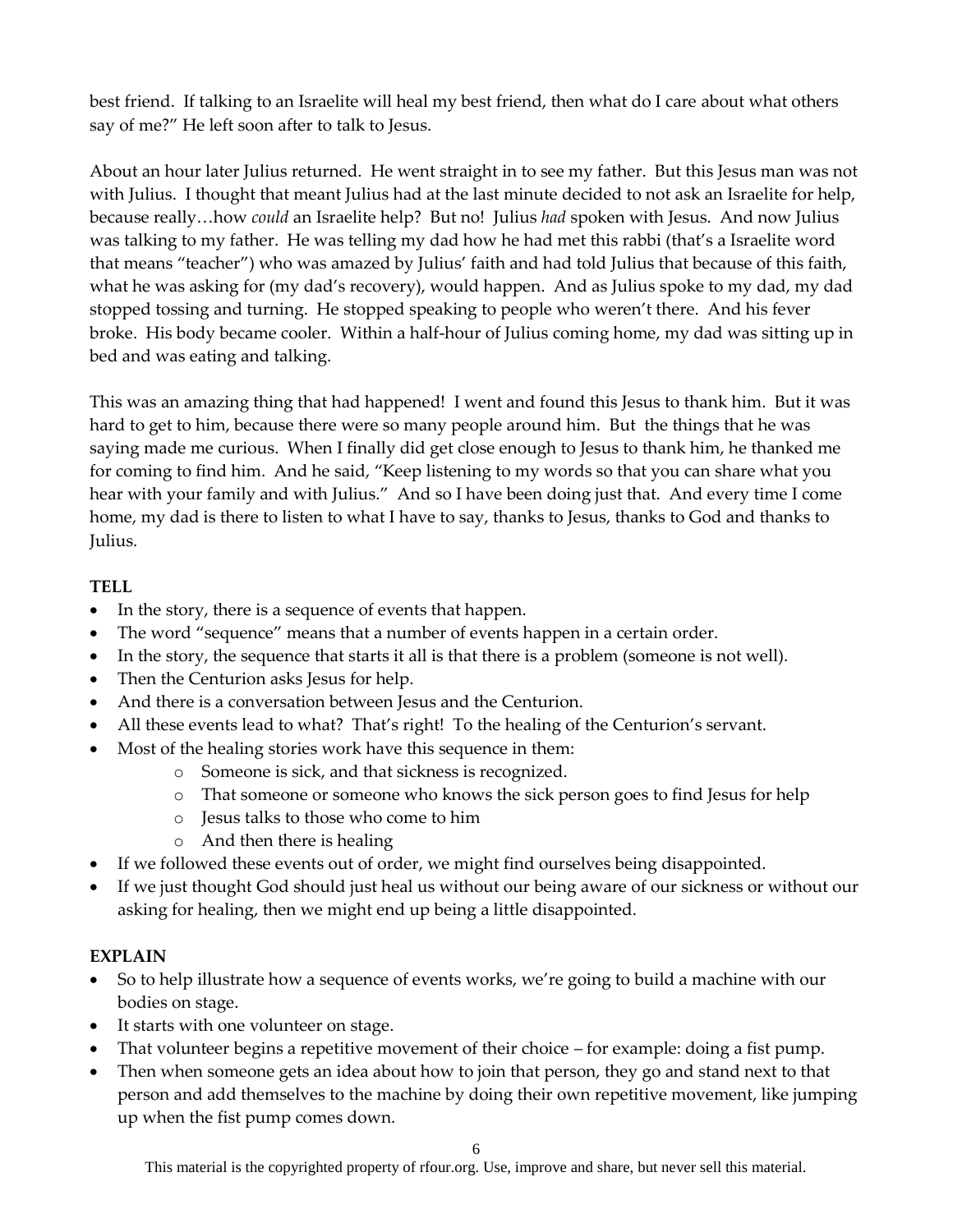- Whatever you choose to do, remember you have to be able to sustain the movements.
- Once everyone is on stage being part of the machine, we can all stop and try to figure out what machine we just built.
- Don't take too long joining the machine. If you hold back, I'll start sending you up there by pointing at you.

**DO** the Machine activity

 OPTIONS: After the first time, do it again, but this time encourage the class to use sounds and to think about how to interact with the movements of the person before them (for example, let the other person's fist pump hit their own hand which then falls down, hits their knee and pushes out a foot).

## **TELL**

- One of the reasons we learn the Bible stories is so that we can copy some of the behaviors of the people in the stories as a way to help us experience more of God.
- So now we need two lines.
- (make two, equal in number, lines)
- Now this line is going to make another machine and this other line is going to copy the first machine.
- $\bullet$  The 2<sup>nd</sup> line is going to make the same movements as the other line. Think of yourself as being the mirror, and you are reflecting the movements of this machine.

**DO** mirror the machine activity.

## **If there's time…Create a Rainstorm**

## **TELL how to CREATE A RAINSTORM**

- o We're going to make a rainstorm.
- o The rainstorm doesn't have anything to do with the story that we just heard.
- o But a rainstorm does have a sequence to it, usually, right?
- $\circ$  First there's a little bit of rain and then a lot and then a little and then none.
- o So we're going to make the sounds of a rainstorm.

## **EXPLAIN**

- o Let's get in a semi-circle.
- o We begin with me. I'll introduce an action.
- o As soon as I point at you, you should begin the action I'm doing.
- o Do NOT change the action you are doing until I point at you again, then switch to whatever I'm doing.
- o Before doing the activity, I want to show you the different sounds we'll be making.
	- Rubbing hands together
	- **Snapping fingers**
	- 2 finger clapping

This material is the copyrighted property of rfour.org. Use, improve and share, but never sell this material.